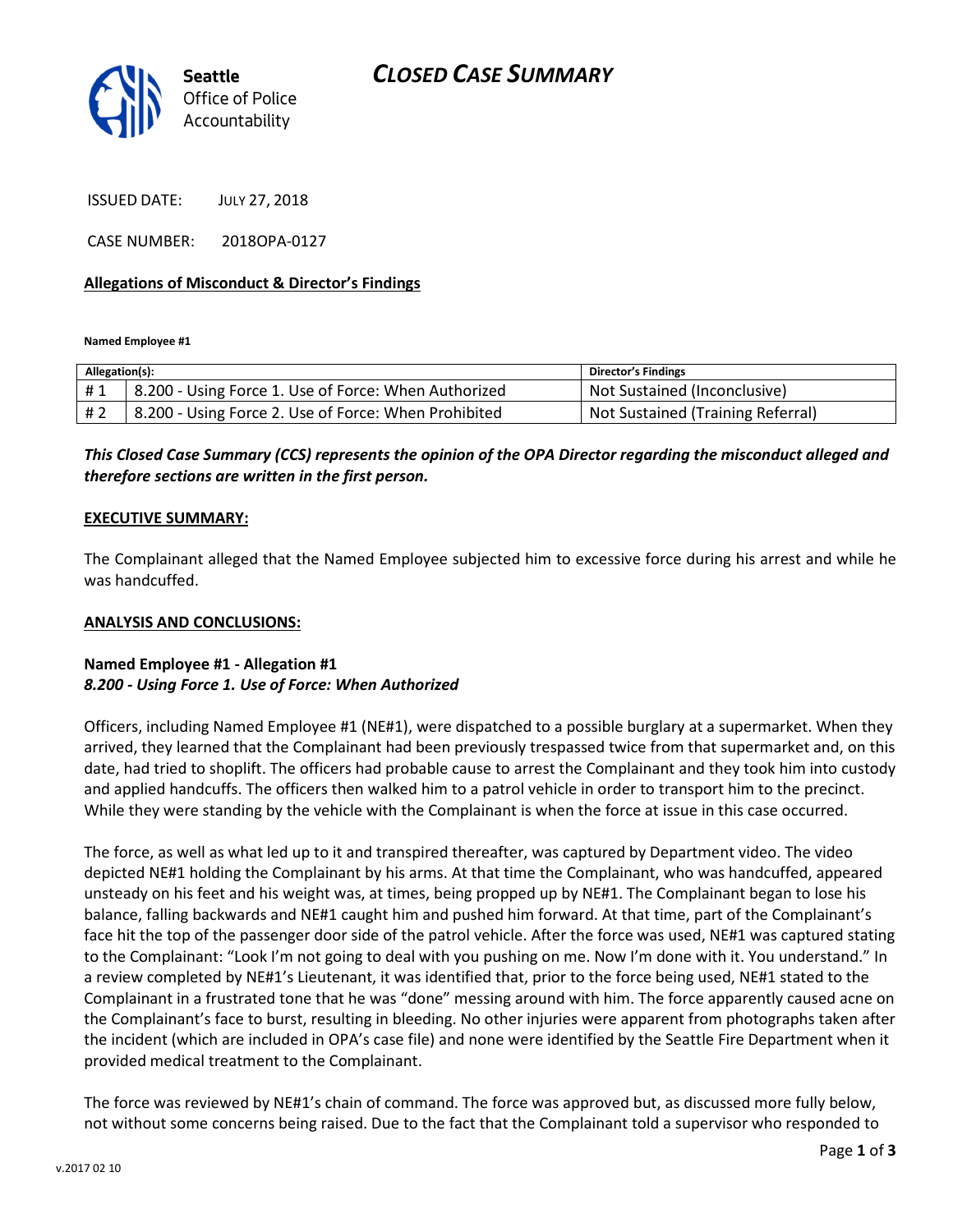

Seattle Office of Police Accountability

# CLOSE CASE SUMMARY

OPA CASE NUMBER: 2018OPA-0127

the scene that he was "roughed up" and that officers "kicked" his "ass," this matter was referred to OPA and this investigation ensued.

SPD Policy 8.200(1) requires that force used by officers be reasonable, necessary and proportional. Whether force is reasonable depends "on the totality of the circumstances" known to the officers at the time of the force and must be balanced against "the rights of the subject, in light of the circumstances surrounding the event." (SPD Policy 8.200(1).) The policy lists a number of factors that should be weighed when evaluating reasonableness. (See id.) Force is necessary where "no reasonably effective alternative appears to exist, and only then to the degree which is reasonable to effect a lawful purpose." (Id.) Lastly, the force used must be proportional to the threat posed to the officer. (Id.) These three factors and my conclusions as to each are outlined below.

In his use of force report, NE#1 stated the following:

[The Complainant] tried to turn toward me, I stopped him from doing that then he lost his balance and started to fall backward. I stopped [the Complainant] from falling and as I did that I could feel him pushing against me to the point I could feel myself starting to lose balance. At that point I pushed [the Complainant] up against the patrol car to control his movement and to give me a barrier to hold him up against so I could hold him up easier until we could get him in the car.

NE#1 provided similar information to OPA during his interview. He additionally stated his belief that, had he not pushed the Complainant up against the patrol vehicle, both him and the Complainant would have fallen to the ground, each of them potentially suffering injuries. NE#1 told OPA that he did not believe that he had any reasonable alternatives to the force he used. NE#1 denied that his statement made after the fact suggested that he used force to retaliate against the Complainant. He contended that he was simply trying to tell the Complainant "why [NE#1] did what [he] did" and that he was not going to let the Complainant push back against him anymore.

I am concerned by what I observed on the video. It does not appear, at least from my review, that NE#1 lost his balance and was trying to stabilize himself and the Complainant by pushing the Complainant into the patrol vehicle. Instead, it looks like NE#1 purposefully, and with force, pushed the Complainant into the vehicle causing him injury. This conclusion is buttressed by NE#1's statements after the fact, which arguably suggest an improper motive. NE#1 denied that he engaged in such behavior and contended that he acted out of a sense of self-preservation due to an imminent possible threat of harm to his person. NE#1's explanations are reasonable on their face, but they do not necessarily dovetail with either the video or his statements to the Complainant after the fact. At the time that NE#1 pushed the Complainant up against the vehicle, his feet appeared to be stable and did not seem to be at any risk of falling backwards. Moreover, at the time he pushed the Complainant into the patrol vehicle, he had already shifted the Complainant's weight forward. Lastly, the Complainant was handcuffed at the time the force was used, which makes this incident even more problematic. That being said, I note that the other witnesses to this incident – all fellow officers – indicated that they observed the Complainant fall backwards towards NE#1 and saw NE#1 push or brace the Complainant against the patrol vehicle. None believed that NE#1's force was excessive or otherwise outside of policy.

As stated by NE#1's captain in his force review, whether NE#1's conduct and the force he used was consistent with policy is a "close call." While I am inclined to believe that it is likely not based on the video and his statements after